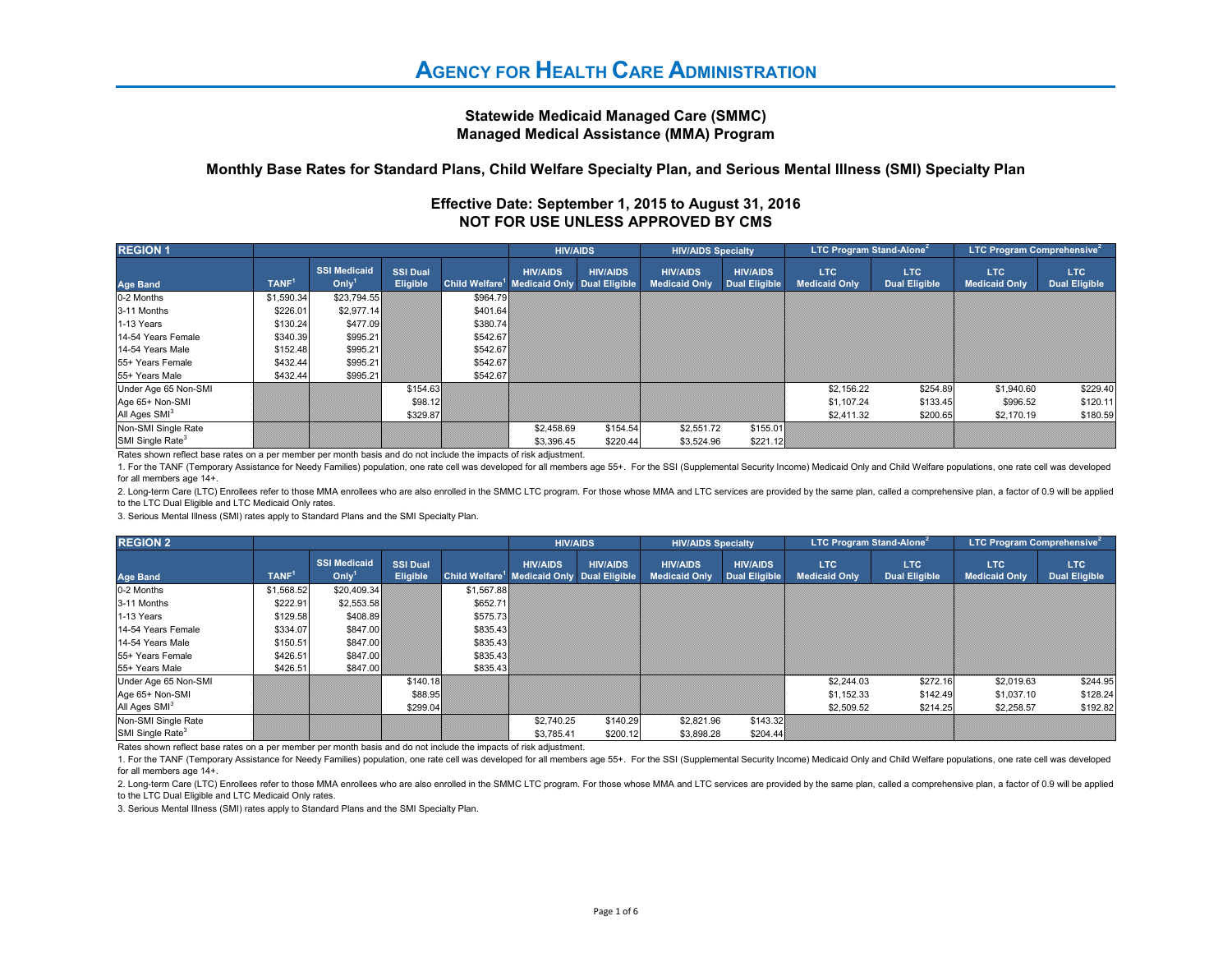| <b>REGION 3</b>                                                                                                   |                   |                                          |                                    |            | <b>HIV/AIDS</b>                                                           |                 | <b>HIV/AIDS Specialty</b>               |                                         | <b>LTC Program Stand-Alone</b> <sup>2</sup> |                              | <b>LTC Program Comprehensive</b> <sup>2</sup> |                             |
|-------------------------------------------------------------------------------------------------------------------|-------------------|------------------------------------------|------------------------------------|------------|---------------------------------------------------------------------------|-----------------|-----------------------------------------|-----------------------------------------|---------------------------------------------|------------------------------|-----------------------------------------------|-----------------------------|
| <b>Age Band</b>                                                                                                   | TANF <sup>1</sup> | <b>SSI Medicaid</b><br>Oniv <sup>1</sup> | <b>SSI Dual</b><br><b>Eligible</b> |            | <b>HIV/AIDS</b><br>Child Welfare <sup>1</sup> Medicaid Only Dual Eligible | <b>HIV/AIDS</b> | <b>HIV/AIDS</b><br><b>Medicaid Only</b> | <b>HIV/AIDS</b><br><b>Dual Eligible</b> | <b>LTC</b><br><b>Medicaid Only</b>          | LTC.<br><b>Dual Eligible</b> | LTC<br><b>Medicaid Only</b>                   | LTC<br><b>Dual Eligible</b> |
| 0-2 Months                                                                                                        | \$1,654.04        | \$24,494.58                              |                                    | \$1,173.66 |                                                                           |                 |                                         |                                         |                                             |                              |                                               |                             |
| 3-11 Months                                                                                                       | \$235.07          | \$3.064.72                               |                                    | \$488.59   |                                                                           |                 |                                         |                                         |                                             |                              |                                               |                             |
| 1-13 Years                                                                                                        | \$136.25          | \$488.83                                 |                                    | \$481.56   |                                                                           |                 |                                         |                                         |                                             |                              |                                               |                             |
| 14-54 Years Female                                                                                                | \$353.32          | \$1,021.03                               |                                    | \$672.82   |                                                                           |                 |                                         |                                         |                                             |                              |                                               |                             |
| 14-54 Years Male                                                                                                  | \$158.90          | \$1,021.03                               |                                    | \$672.82   |                                                                           |                 |                                         |                                         |                                             |                              |                                               |                             |
| 55+ Years Female                                                                                                  | \$449.76          | \$1,021.03                               |                                    | \$672.82   |                                                                           |                 |                                         |                                         |                                             |                              |                                               |                             |
| 55+ Years Male                                                                                                    | \$449.76          | \$1,021.03                               |                                    | \$672.82   |                                                                           |                 |                                         |                                         |                                             |                              |                                               |                             |
| Under Age 65 Non-SMI                                                                                              |                   |                                          | \$128.25                           |            |                                                                           |                 |                                         |                                         | \$2,084.58                                  | \$281.62                     | \$1,876.13                                    | \$253.45                    |
| Age 65+ Non-SMI                                                                                                   |                   |                                          | \$81.38                            |            |                                                                           |                 |                                         |                                         | \$1,070.46                                  | \$147.44                     | \$963.41                                      | \$132.70                    |
| All Ages SMI <sup>3</sup>                                                                                         |                   |                                          | \$273.59                           |            |                                                                           |                 |                                         |                                         | \$2,331.21                                  | \$221.69                     | \$2,098.09                                    | \$199.52                    |
| Non-SMI Single Rate                                                                                               |                   |                                          |                                    |            | \$2,913.65                                                                | \$166.85        | \$3,090.55                              | \$173.88                                |                                             |                              |                                               |                             |
| SMI Single Rate <sup>3</sup>                                                                                      |                   |                                          |                                    |            | \$4.024.94                                                                | \$238.01        | \$4,269.31                              | \$248.03                                |                                             |                              |                                               |                             |
| Rates shown reflect base rates on a per member per month basis and do not include the impacts of risk adjustment. |                   |                                          |                                    |            |                                                                           |                 |                                         |                                         |                                             |                              |                                               |                             |

2. Long-term Care (LTC) Enrollees refer to those MMA enrollees who are also enrolled in the SMMC LTC program. For those whose MMA and LTC services are provided by the same plan, called a comprehensive plan, a factor of 0.9 to the LTC Dual Eligible and LTC Medicaid Only rates.

3. Serious Mental Illness (SMI) rates apply to Standard Plans and the SMI Specialty Plan.

| <b>REGION 4</b>                                                                                                   |                   |                                |                                    |            | <b>HIV/AIDS</b>                                                           |                 | <b>HIV/AIDS Specialty</b>               |                                         | <b>LTC Program Stand-Alone<sup>2</sup></b> |                                    | <b>LTC Program Comprehensive</b> <sup>2</sup> |                                    |
|-------------------------------------------------------------------------------------------------------------------|-------------------|--------------------------------|------------------------------------|------------|---------------------------------------------------------------------------|-----------------|-----------------------------------------|-----------------------------------------|--------------------------------------------|------------------------------------|-----------------------------------------------|------------------------------------|
| <b>Age Band</b>                                                                                                   | TANF <sup>1</sup> | <b>SSI Medicaid</b><br>$On l1$ | <b>SSI Dual</b><br><b>Eligible</b> |            | <b>HIV/AIDS</b><br>Child Welfare <sup>1</sup> Medicaid Only Dual Eligible | <b>HIV/AIDS</b> | <b>HIV/AIDS</b><br><b>Medicaid Only</b> | <b>HIV/AIDS</b><br><b>Dual Eligible</b> | <b>LTC</b><br><b>Medicaid Only</b>         | <b>LTC</b><br><b>Dual Eligible</b> | <b>LTC</b><br><b>Medicaid Only</b>            | <b>LTC</b><br><b>Dual Eligible</b> |
| 0-2 Months                                                                                                        | \$1,522.00        | \$23,544.44                    |                                    | \$1.611.13 |                                                                           |                 |                                         |                                         |                                            |                                    |                                               |                                    |
| 3-11 Months                                                                                                       | \$216.30          | \$2,945.84                     |                                    | \$670.71   |                                                                           |                 |                                         |                                         |                                            |                                    |                                               |                                    |
| 1-13 Years                                                                                                        | \$123.24          | \$462.22                       |                                    | \$630.52   |                                                                           |                 |                                         |                                         |                                            |                                    |                                               |                                    |
| 14-54 Years Female                                                                                                | \$321.11          | \$970.73                       |                                    | \$869.55   |                                                                           |                 |                                         |                                         |                                            |                                    |                                               |                                    |
| 14-54 Years Male                                                                                                  | \$144.12          | \$970.73                       |                                    | \$869.55   |                                                                           |                 |                                         |                                         |                                            |                                    |                                               |                                    |
| 55+ Years Female                                                                                                  | \$413.86          | \$970.73                       |                                    | \$869.55   |                                                                           |                 |                                         |                                         |                                            |                                    |                                               |                                    |
| 55+ Years Male                                                                                                    | \$413.86          | \$970.73                       |                                    | \$869.55   |                                                                           |                 |                                         |                                         |                                            |                                    |                                               |                                    |
| Under Age 65 Non-SMI                                                                                              |                   |                                | \$157.64                           |            |                                                                           |                 |                                         |                                         | \$2,110.83                                 | \$277.02                           | \$1,899.75                                    | \$249.32                           |
| Age 65+ Non-SMI                                                                                                   |                   |                                | \$100.03                           |            |                                                                           |                 |                                         |                                         | \$1,083.94                                 | \$145.04                           | \$975.54                                      | \$130.53                           |
| All Ages SMI <sup>3</sup>                                                                                         |                   |                                | \$336.28                           |            |                                                                           |                 |                                         |                                         | \$2,360.56                                 | \$218.07                           | \$2,124.51                                    | \$196.27                           |
| Non-SMI Single Rate                                                                                               |                   |                                |                                    |            | \$2,272.41                                                                | \$161.38        | \$2,359.74                              | \$167.44                                |                                            |                                    |                                               |                                    |
| SMI Single Rate <sup>3</sup>                                                                                      |                   |                                |                                    |            | \$3,139.12                                                                | \$230.21        | \$3,259.76                              | \$238.84                                |                                            |                                    |                                               |                                    |
| Rates shown reflect base rates on a per member per month basis and do not include the impacts of risk adjustment. |                   |                                |                                    |            |                                                                           |                 |                                         |                                         |                                            |                                    |                                               |                                    |

1. For the TANF (Temporary Assistance for Needy Families) population, one rate cell was developed for all members age 55+. For the SSI (Supplemental Security Income) Medicaid Only and Child Welfare populations, one rate ce for all members age 14+.

2. Long-term Care (LTC) Enrollees refer to those MMA enrollees who are also enrolled in the SMMC LTC program. For those whose MMA and LTC services are provided by the same plan, called a comprehensive plan, a factor of 0.9 to the LTC Dual Eligible and LTC Medicaid Only rates.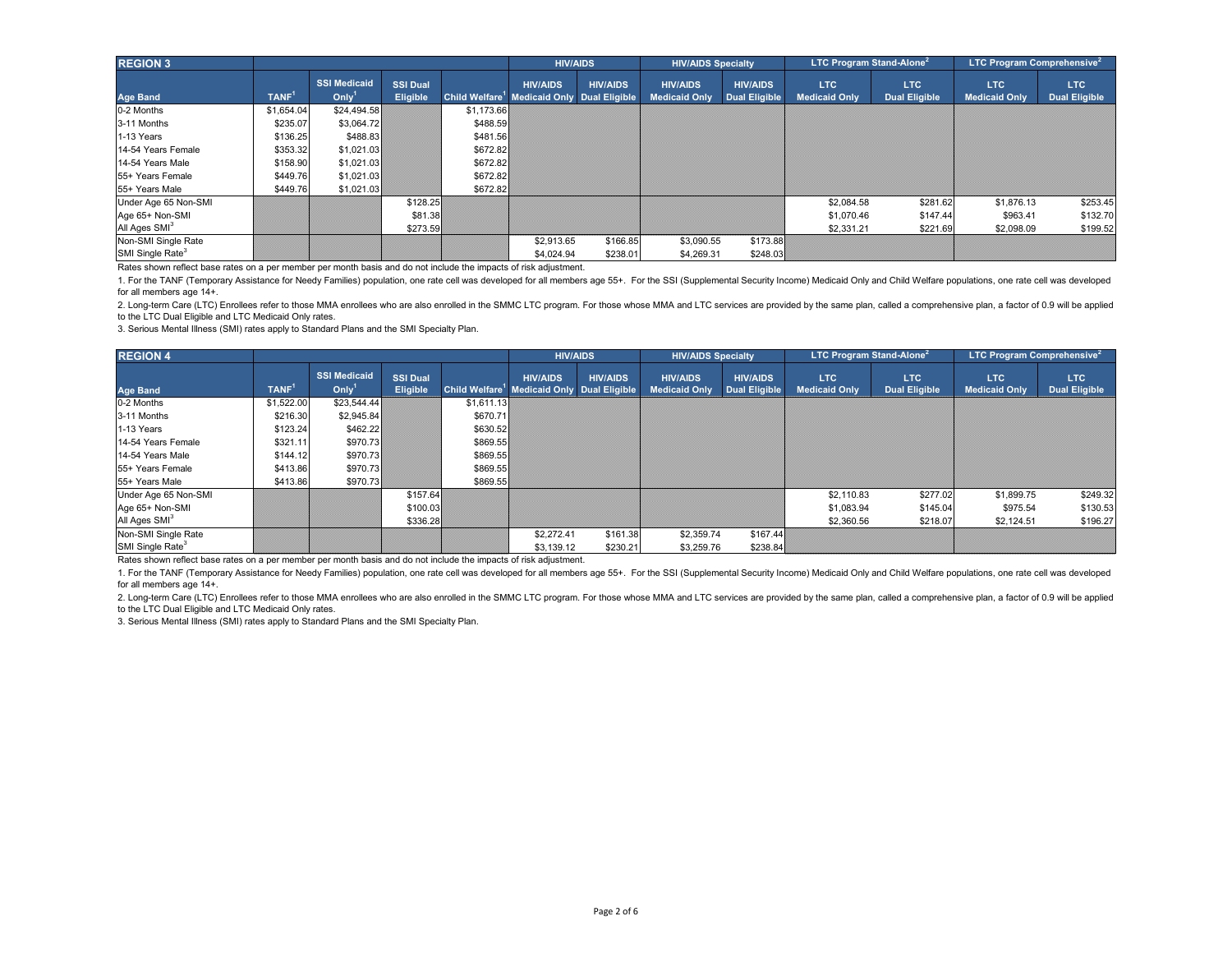| <b>REGION 5</b>                                                                                                   |                   |                                          |                                    |            | <b>HIV/AIDS</b>                                                           |                 | <b>HIV/AIDS Specialty</b>               |                                         | <b>LTC Program Stand-Alone</b> <sup>2</sup> |                              | <b>LTC Program Comprehensive</b> <sup>2</sup> |                             |
|-------------------------------------------------------------------------------------------------------------------|-------------------|------------------------------------------|------------------------------------|------------|---------------------------------------------------------------------------|-----------------|-----------------------------------------|-----------------------------------------|---------------------------------------------|------------------------------|-----------------------------------------------|-----------------------------|
| <b>Age Band</b>                                                                                                   | TANF <sup>1</sup> | <b>SSI Medicaid</b><br>Oniv <sup>1</sup> | <b>SSI Dual</b><br><b>Eligible</b> |            | <b>HIV/AIDS</b><br>Child Welfare <sup>1</sup> Medicaid Only Dual Eligible | <b>HIV/AIDS</b> | <b>HIV/AIDS</b><br><b>Medicaid Only</b> | <b>HIV/AIDS</b><br><b>Dual Eligible</b> | <b>LTC</b><br><b>Medicaid Only</b>          | LTC.<br><b>Dual Eligible</b> | LTC<br><b>Medicaid Only</b>                   | LTC<br><b>Dual Eligible</b> |
| 0-2 Months                                                                                                        | \$1,688.57        | \$24,134,95                              |                                    | \$1,744.98 |                                                                           |                 |                                         |                                         |                                             |                              |                                               |                             |
| 3-11 Months                                                                                                       | \$239.97          | \$3.019.73                               |                                    | \$726.43   |                                                                           |                 |                                         |                                         |                                             |                              |                                               |                             |
| 1-13 Years                                                                                                        | \$136.74          | \$466.94                                 |                                    | \$660.88   |                                                                           |                 |                                         |                                         |                                             |                              |                                               |                             |
| 14-54 Years Female                                                                                                | \$357.42          | \$998.99                                 |                                    | \$952.71   |                                                                           |                 |                                         |                                         |                                             |                              |                                               |                             |
| 14-54 Years Male                                                                                                  | \$160.02          | \$998.99                                 |                                    | \$952.71   |                                                                           |                 |                                         |                                         |                                             |                              |                                               |                             |
| 55+ Years Female                                                                                                  | \$459.15          | \$998.99                                 |                                    | \$952.71   |                                                                           |                 |                                         |                                         |                                             |                              |                                               |                             |
| 55+ Years Male                                                                                                    | \$459.15          | \$998.99                                 |                                    | \$952.71   |                                                                           |                 |                                         |                                         |                                             |                              |                                               |                             |
| Under Age 65 Non-SMI                                                                                              |                   |                                          | \$109.77                           |            |                                                                           |                 |                                         |                                         | \$2,154.92                                  | \$269.75                     | \$1,939.43                                    | \$242.77                    |
| Age 65+ Non-SMI                                                                                                   |                   |                                          | \$69.65                            |            |                                                                           |                 |                                         |                                         | \$1,106.57                                  | \$141.23                     | \$995.92                                      | \$127.11                    |
| All Ages SMI <sup>3</sup>                                                                                         |                   |                                          | \$234.16                           |            |                                                                           |                 |                                         |                                         | \$2,409.86                                  | \$212.35                     | \$2,168.88                                    | \$191.11                    |
| Non-SMI Single Rate                                                                                               |                   |                                          |                                    |            | \$2,782.61                                                                | \$141.31        | \$2,893.92                              | \$146.68                                |                                             |                              |                                               |                             |
| SMI Single Rate <sup>3</sup>                                                                                      |                   |                                          |                                    |            | \$3,843.92                                                                | \$201.57        | \$3,997.68                              | \$209.23                                |                                             |                              |                                               |                             |
| Rates shown reflect base rates on a per member per month basis and do not include the impacts of risk adjustment. |                   |                                          |                                    |            |                                                                           |                 |                                         |                                         |                                             |                              |                                               |                             |

2. Long-term Care (LTC) Enrollees refer to those MMA enrollees who are also enrolled in the SMMC LTC program. For those whose MMA and LTC services are provided by the same plan, called a comprehensive plan, a factor of 0.9 to the LTC Dual Eligible and LTC Medicaid Only rates.

3. Serious Mental Illness (SMI) rates apply to Standard Plans and the SMI Specialty Plan.

| <b>REGION 6</b>                                                                                                   |                   |                                                 |                             | <b>HIV/AIDS</b> |                                                                           | <b>HIV/AIDS Specialty</b> |                                         | <b>LTC Program Stand-Alone</b> <sup>2</sup> |                                    |                                    | <b>LTC Program Comprehensive</b> <sup>2</sup> |                             |
|-------------------------------------------------------------------------------------------------------------------|-------------------|-------------------------------------------------|-----------------------------|-----------------|---------------------------------------------------------------------------|---------------------------|-----------------------------------------|---------------------------------------------|------------------------------------|------------------------------------|-----------------------------------------------|-----------------------------|
| <b>Age Band</b>                                                                                                   | TANF <sup>1</sup> | <b>SSI Medicaid</b><br>On <i>l</i> <sup>1</sup> | <b>SSI Dual</b><br>Eligible |                 | <b>HIV/AIDS</b><br>Child Welfare <sup>1</sup> Medicaid Only Dual Eligible | <b>HIV/AIDS</b>           | <b>HIV/AIDS</b><br><b>Medicaid Only</b> | <b>HIV/AIDS</b><br><b>Dual Eligible</b>     | <b>LTC</b><br><b>Medicaid Only</b> | <b>LTC</b><br><b>Dual Eligible</b> | <b>LTC</b><br><b>Medicaid Only</b>            | LTC<br><b>Dual Eligible</b> |
| 0-2 Months                                                                                                        | \$1,481.37        | \$20,903.33                                     |                             | \$1,246.43      |                                                                           |                           |                                         |                                             |                                    |                                    |                                               |                             |
| 3-11 Months                                                                                                       | \$210.53          | \$2,615.39                                      |                             | \$518.89        |                                                                           |                           |                                         |                                             |                                    |                                    |                                               |                             |
| 1-13 Years                                                                                                        | \$121.54          | \$410.97                                        |                             | \$486.83        |                                                                           |                           |                                         |                                             |                                    |                                    |                                               |                             |
| 14-54 Years Female                                                                                                | \$316.38          | \$873.60                                        |                             | \$700.93        |                                                                           |                           |                                         |                                             |                                    |                                    |                                               |                             |
| 14-54 Years Male                                                                                                  | \$142.14          | \$873.60                                        |                             | \$700.93        |                                                                           |                           |                                         |                                             |                                    |                                    |                                               |                             |
| 55+ Years Female                                                                                                  | \$402.81          | \$873.60                                        |                             | \$700.93        |                                                                           |                           |                                         |                                             |                                    |                                    |                                               |                             |
| 55+ Years Male                                                                                                    | \$402.81          | \$873.60                                        |                             | \$700.93        |                                                                           |                           |                                         |                                             |                                    |                                    |                                               |                             |
| Under Age 65 Non-SMI                                                                                              |                   |                                                 | \$111.18                    |                 |                                                                           |                           |                                         |                                             | \$2,161.90                         | \$277.22                           | \$1,945.71                                    | \$249.50                    |
| Age 65+ Non-SMI                                                                                                   |                   |                                                 | \$70.55                     |                 |                                                                           |                           |                                         |                                             | \$1,110.16                         | \$145.14                           | \$999.15                                      | \$130.63                    |
| All Ages SMI <sup>3</sup>                                                                                         |                   |                                                 | \$237.18                    |                 |                                                                           |                           |                                         |                                             | \$2,417.68                         | \$218.23                           | \$2,175.91                                    | \$196.40                    |
| Non-SMI Single Rate                                                                                               |                   |                                                 |                             |                 | \$2,869.89                                                                | \$155.65                  | \$2,995.04                              | \$159.36                                    |                                    |                                    |                                               |                             |
| SMI Single Rate <sup>3</sup>                                                                                      |                   |                                                 |                             |                 | \$3,964.49                                                                | \$222.03                  | \$4,137.37                              | \$227.32                                    |                                    |                                    |                                               |                             |
| Rates shown reflect base rates on a per member per month basis and do not include the impacts of risk adjustment. |                   |                                                 |                             |                 |                                                                           |                           |                                         |                                             |                                    |                                    |                                               |                             |

1. For the TANF (Temporary Assistance for Needy Families) population, one rate cell was developed for all members age 55+. For the SSI (Supplemental Security Income) Medicaid Only and Child Welfare populations, one rate ce for all members age 14+.

2. Long-term Care (LTC) Enrollees refer to those MMA enrollees who are also enrolled in the SMMC LTC program. For those whose MMA and LTC services are provided by the same plan, called a comprehensive plan, a factor of 0.9 to the LTC Dual Eligible and LTC Medicaid Only rates.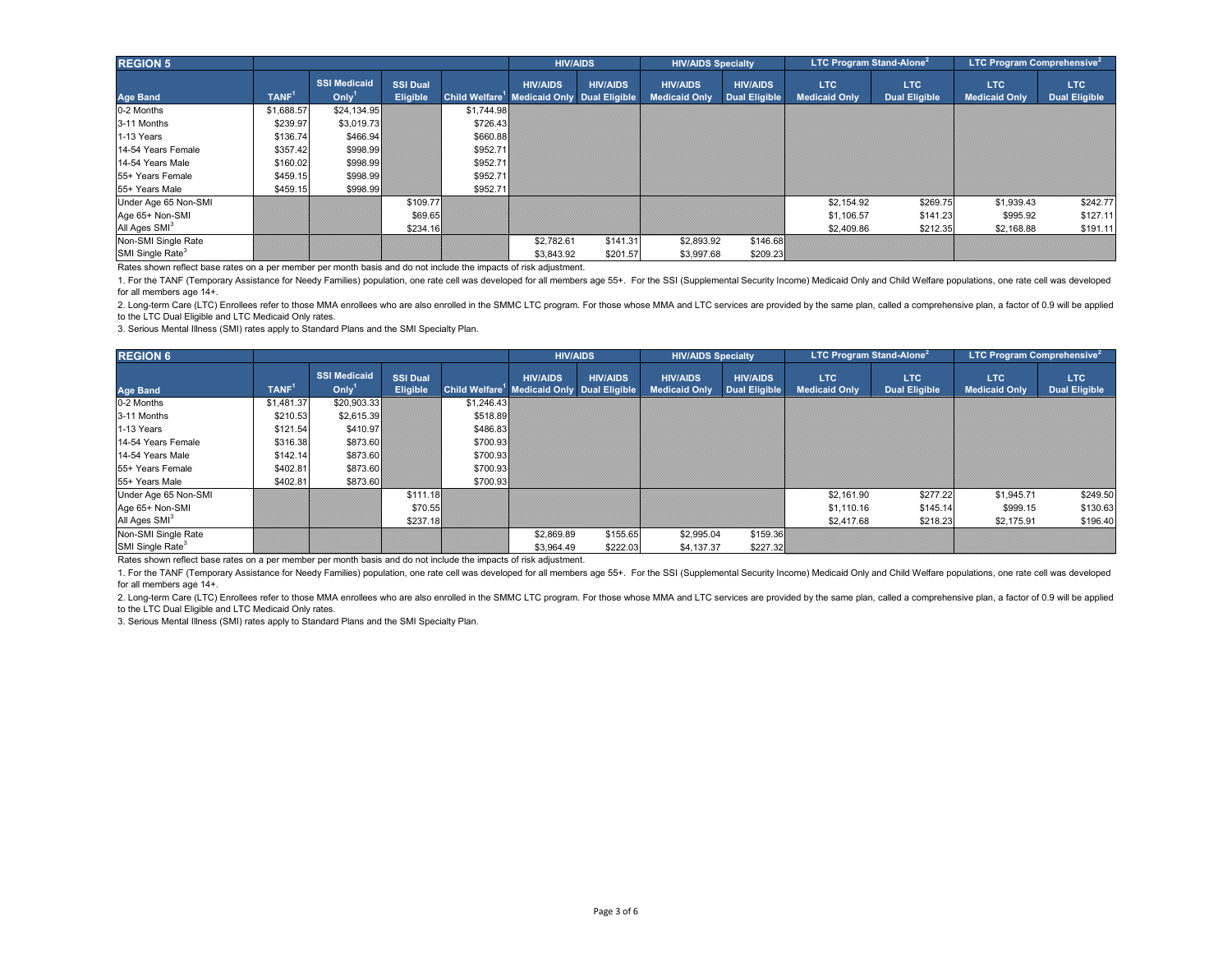| <b>REGION 7</b>                                                                                                   |                   |                                          |                                    |            | <b>HIV/AIDS</b>                                                           |                 | <b>HIV/AIDS Specialty</b>               |                                         | <b>LTC Program Stand-Alone</b> <sup>2</sup> |                              | <b>LTC Program Comprehensive</b> <sup>2</sup> |                             |
|-------------------------------------------------------------------------------------------------------------------|-------------------|------------------------------------------|------------------------------------|------------|---------------------------------------------------------------------------|-----------------|-----------------------------------------|-----------------------------------------|---------------------------------------------|------------------------------|-----------------------------------------------|-----------------------------|
| <b>Age Band</b>                                                                                                   | TANF <sup>1</sup> | <b>SSI Medicaid</b><br>Oniv <sup>1</sup> | <b>SSI Dual</b><br><b>Eligible</b> |            | <b>HIV/AIDS</b><br>Child Welfare <sup>1</sup> Medicaid Only Dual Eligible | <b>HIV/AIDS</b> | <b>HIV/AIDS</b><br><b>Medicaid Only</b> | <b>HIV/AIDS</b><br><b>Dual Eligible</b> | <b>LTC</b><br><b>Medicaid Only</b>          | LTC.<br><b>Dual Eligible</b> | <b>LTC</b><br><b>Medicaid Only</b>            | LTC<br><b>Dual Eligible</b> |
| 0-2 Months                                                                                                        | \$1,576.83        | \$23,783.54                              |                                    | \$1,694.56 |                                                                           |                 |                                         |                                         |                                             |                              |                                               |                             |
| 3-11 Months                                                                                                       | \$221.80          | \$2,975.76                               |                                    | \$705.44   |                                                                           |                 |                                         |                                         |                                             |                              |                                               |                             |
| 1-13 Years                                                                                                        | \$130.08          | \$467.94                                 |                                    | \$680.46   |                                                                           |                 |                                         |                                         |                                             |                              |                                               |                             |
| 14-54 Years Female                                                                                                | \$337.28          | \$993.68                                 |                                    | \$965.43   |                                                                           |                 |                                         |                                         |                                             |                              |                                               |                             |
| 14-54 Years Male                                                                                                  | \$151.62          | \$993.68                                 |                                    | \$965.43   |                                                                           |                 |                                         |                                         |                                             |                              |                                               |                             |
| 55+ Years Female                                                                                                  | \$428.77          | \$993.68                                 |                                    | \$965.43   |                                                                           |                 |                                         |                                         |                                             |                              |                                               |                             |
| 55+ Years Male                                                                                                    | \$428.77          | \$993.68                                 |                                    | \$965.43   |                                                                           |                 |                                         |                                         |                                             |                              |                                               |                             |
| Under Age 65 Non-SMI                                                                                              |                   |                                          | \$135.79                           |            |                                                                           |                 |                                         |                                         | \$2,068.76                                  | \$301.00                     | \$1,861.88                                    | \$270.90                    |
| Age 65+ Non-SMI                                                                                                   |                   |                                          | \$86.16                            |            |                                                                           |                 |                                         |                                         | \$1,062.33                                  | \$157.59                     | \$956.10                                      | \$141.83                    |
| All Ages SMI <sup>3</sup>                                                                                         |                   |                                          | \$289.66                           |            |                                                                           |                 |                                         |                                         | \$2,313.51                                  | \$236.95                     | \$2,082.16                                    | \$213.26                    |
| Non-SMI Single Rate                                                                                               |                   |                                          |                                    |            | \$2,875.09                                                                | \$185.22        | \$2,993.04                              | \$188.53                                |                                             |                              |                                               |                             |
| SMI Single Rate <sup>3</sup>                                                                                      |                   |                                          |                                    |            | \$3.971.68                                                                | \$264.21        | \$4,134.62                              | \$268.93                                |                                             |                              |                                               |                             |
| Rates shown reflect base rates on a per member per month basis and do not include the impacts of risk adjustment. |                   |                                          |                                    |            |                                                                           |                 |                                         |                                         |                                             |                              |                                               |                             |

2. Long-term Care (LTC) Enrollees refer to those MMA enrollees who are also enrolled in the SMMC LTC program. For those whose MMA and LTC services are provided by the same plan, called a comprehensive plan, a factor of 0.9 to the LTC Dual Eligible and LTC Medicaid Only rates.

3. Serious Mental Illness (SMI) rates apply to Standard Plans and the SMI Specialty Plan.

| <b>REGION 8</b>                                                                                                   |                   |                                                 |                             |            | <b>HIV/AIDS</b>                                                           |                 | <b>HIV/AIDS Specialty</b>               |                                         | <b>LTC Program Stand-Alone</b> <sup>2</sup> |                                    |                                    | <b>LTC Program Comprehensive</b> <sup>2</sup> |
|-------------------------------------------------------------------------------------------------------------------|-------------------|-------------------------------------------------|-----------------------------|------------|---------------------------------------------------------------------------|-----------------|-----------------------------------------|-----------------------------------------|---------------------------------------------|------------------------------------|------------------------------------|-----------------------------------------------|
| <b>Age Band</b>                                                                                                   | TANF <sup>1</sup> | <b>SSI Medicaid</b><br>On <i>l</i> <sup>1</sup> | <b>SSI Dual</b><br>Eligible |            | <b>HIV/AIDS</b><br>Child Welfare <sup>1</sup> Medicaid Only Dual Eligible | <b>HIV/AIDS</b> | <b>HIV/AIDS</b><br><b>Medicaid Only</b> | <b>HIV/AIDS</b><br><b>Dual Eligible</b> | <b>LTC</b><br><b>Medicaid Only</b>          | <b>LTC</b><br><b>Dual Eligible</b> | <b>LTC</b><br><b>Medicaid Only</b> | LTC<br><b>Dual Eligible</b>                   |
| 0-2 Months                                                                                                        | \$1,493.18        | \$24,698.92                                     |                             | \$1,255.29 |                                                                           |                 |                                         |                                         |                                             |                                    |                                    |                                               |
| 3-11 Months                                                                                                       | \$212.21          | \$3,090.29                                      |                             | \$522.57   |                                                                           |                 |                                         |                                         |                                             |                                    |                                    |                                               |
| 1-13 Years                                                                                                        | \$123.79          | \$497.03                                        |                             | \$514.83   |                                                                           |                 |                                         |                                         |                                             |                                    |                                    |                                               |
| 14-54 Years Female                                                                                                | \$319.76          | \$1,032.19                                      |                             | \$753.29   |                                                                           |                 |                                         |                                         |                                             |                                    |                                    |                                               |
| 14-54 Years Male                                                                                                  | \$144.20          | \$1,032.19                                      |                             | \$753.29   |                                                                           |                 |                                         |                                         |                                             |                                    |                                    |                                               |
| 55+ Years Female                                                                                                  | \$406.02          | \$1,032.19                                      |                             | \$753.29   |                                                                           |                 |                                         |                                         |                                             |                                    |                                    |                                               |
| 55+ Years Male                                                                                                    | \$406.02          | \$1,032.19                                      |                             | \$753.29   |                                                                           |                 |                                         |                                         |                                             |                                    |                                    |                                               |
| Under Age 65 Non-SMI                                                                                              |                   |                                                 | \$121.46                    |            |                                                                           |                 |                                         |                                         | \$1,803.21                                  | \$210.86                           | \$1,622.89                         | \$189.77                                      |
| Age 65+ Non-SMI                                                                                                   |                   |                                                 | \$77.07                     |            |                                                                           |                 |                                         |                                         | \$925.97                                    | \$110.40                           | \$833.37                           | \$99.36                                       |
| All Ages SMI <sup>3</sup>                                                                                         |                   |                                                 | \$259.11                    |            |                                                                           |                 |                                         |                                         | \$2,016.54                                  | \$165.99                           | \$1,814.89                         | \$149.39                                      |
| Non-SMI Single Rate                                                                                               |                   |                                                 |                             |            | \$2,986.00                                                                | \$154.65        | \$3,106.46                              | \$157.34                                |                                             |                                    |                                    |                                               |
| SMI Single Rate <sup>3</sup>                                                                                      |                   |                                                 |                             |            | \$4,124.89                                                                | \$220.60        | \$4,291.28                              | \$224.45                                |                                             |                                    |                                    |                                               |
| Rates shown reflect base rates on a per member per month basis and do not include the impacts of risk adjustment. |                   |                                                 |                             |            |                                                                           |                 |                                         |                                         |                                             |                                    |                                    |                                               |

1. For the TANF (Temporary Assistance for Needy Families) population, one rate cell was developed for all members age 55+. For the SSI (Supplemental Security Income) Medicaid Only and Child Welfare populations, one rate ce for all members age 14+.

2. Long-term Care (LTC) Enrollees refer to those MMA enrollees who are also enrolled in the SMMC LTC program. For those whose MMA and LTC services are provided by the same plan, called a comprehensive plan, a factor of 0.9 to the LTC Dual Eligible and LTC Medicaid Only rates.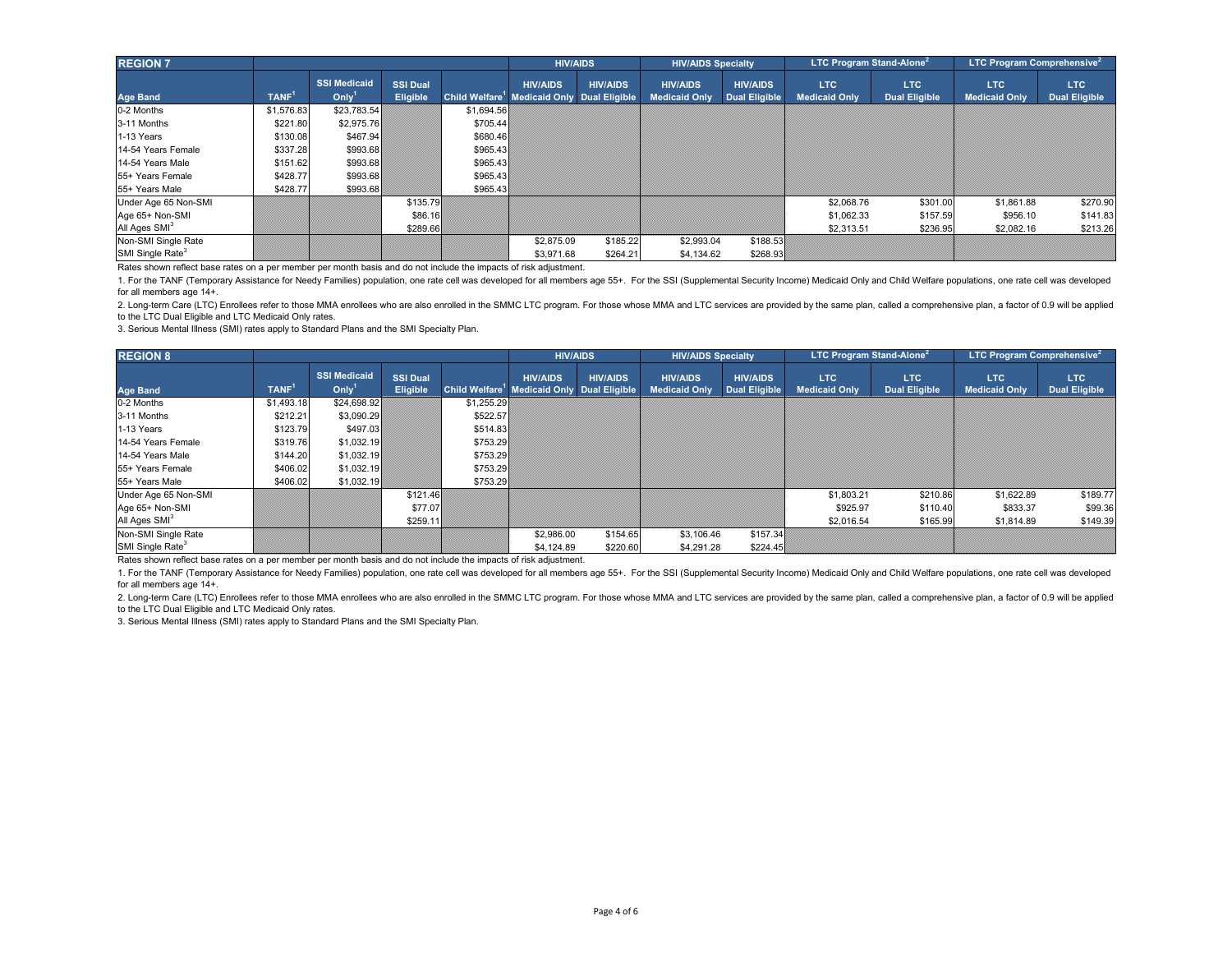| <b>REGION 9</b>                                                                                                   |                   |                                          |                                    |            | <b>HIV/AIDS</b>                                                           |                 | <b>HIV/AIDS Specialty</b>               |                                         | <b>LTC Program Stand-Alone</b> <sup>2</sup> |                              | <b>LTC Program Comprehensive</b> <sup>2</sup> |                             |
|-------------------------------------------------------------------------------------------------------------------|-------------------|------------------------------------------|------------------------------------|------------|---------------------------------------------------------------------------|-----------------|-----------------------------------------|-----------------------------------------|---------------------------------------------|------------------------------|-----------------------------------------------|-----------------------------|
| <b>Age Band</b>                                                                                                   | TANF <sup>1</sup> | <b>SSI Medicaid</b><br>Oniv <sup>1</sup> | <b>SSI Dual</b><br><b>Eligible</b> |            | <b>HIV/AIDS</b><br>Child Welfare <sup>1</sup> Medicaid Only Dual Eligible | <b>HIV/AIDS</b> | <b>HIV/AIDS</b><br><b>Medicaid Only</b> | <b>HIV/AIDS</b><br><b>Dual Eligible</b> | <b>LTC</b><br><b>Medicaid Only</b>          | LTC.<br><b>Dual Eligible</b> | <b>LTC</b><br><b>Medicaid Only</b>            | LTC<br><b>Dual Eligible</b> |
| 0-2 Months                                                                                                        | \$1,543.02        | \$23,555.64                              |                                    | \$1,817.03 |                                                                           |                 |                                         |                                         |                                             |                              |                                               |                             |
| 3-11 Months                                                                                                       | \$219.29          | \$2,947.24                               |                                    | \$756.43   |                                                                           |                 |                                         |                                         |                                             |                              |                                               |                             |
| 1-13 Years                                                                                                        | \$125.97          | \$457.71                                 |                                    | \$703.57   |                                                                           |                 |                                         |                                         |                                             |                              |                                               |                             |
| 14-54 Years Female                                                                                                | \$327.34          | \$976.85                                 |                                    | \$1,025.15 |                                                                           |                 |                                         |                                         |                                             |                              |                                               |                             |
| 14-54 Years Male                                                                                                  | \$146.96          | \$976.85                                 |                                    | \$1,025.15 |                                                                           |                 |                                         |                                         |                                             |                              |                                               |                             |
| 55+ Years Female                                                                                                  | \$419.58          | \$976.85                                 |                                    | \$1,025.15 |                                                                           |                 |                                         |                                         |                                             |                              |                                               |                             |
| 55+ Years Male                                                                                                    | \$419.58          | \$976.85                                 |                                    | \$1,025.15 |                                                                           |                 |                                         |                                         |                                             |                              |                                               |                             |
| Under Age 65 Non-SMI                                                                                              |                   |                                          | \$140.03                           |            |                                                                           |                 |                                         |                                         | \$2,086.20                                  | \$225.30                     | \$1,877.58                                    | \$202.77                    |
| Age 65+ Non-SMI                                                                                                   |                   |                                          | \$88.86                            |            |                                                                           |                 |                                         |                                         | \$1,071.29                                  | \$117.96                     | \$964.16                                      | \$106.16                    |
| All Ages SMI <sup>3</sup>                                                                                         |                   |                                          | \$298.72                           |            |                                                                           |                 |                                         |                                         | \$2,333.02                                  | \$177.36                     | \$2,099.72                                    | \$159.62                    |
| Non-SMI Single Rate                                                                                               |                   |                                          |                                    |            | \$2,694.09                                                                | \$168.14        | \$2,835.88                              | \$171.68                                |                                             |                              |                                               |                             |
| SMI Single Rate <sup>3</sup>                                                                                      |                   |                                          |                                    |            | \$3.721.63                                                                | \$239.85        | \$3,917.51                              | \$244.90                                |                                             |                              |                                               |                             |
| Rates shown reflect base rates on a per member per month basis and do not include the impacts of risk adjustment. |                   |                                          |                                    |            |                                                                           |                 |                                         |                                         |                                             |                              |                                               |                             |

2. Long-term Care (LTC) Enrollees refer to those MMA enrollees who are also enrolled in the SMMC LTC program. For those whose MMA and LTC services are provided by the same plan, called a comprehensive plan, a factor of 0.9 to the LTC Dual Eligible and LTC Medicaid Only rates.

3. Serious Mental Illness (SMI) rates apply to Standard Plans and the SMI Specialty Plan.

| <b>REGION 10</b>                                                                                                  |                   |                                                 |                             | <b>HIV/AIDS</b> |                                                                           | <b>HIV/AIDS Specialty</b> |                                         | <b>LTC Program Stand-Alone</b> <sup>2</sup> |                                    |                                    | <b>LTC Program Comprehensive</b> <sup>2</sup> |                             |
|-------------------------------------------------------------------------------------------------------------------|-------------------|-------------------------------------------------|-----------------------------|-----------------|---------------------------------------------------------------------------|---------------------------|-----------------------------------------|---------------------------------------------|------------------------------------|------------------------------------|-----------------------------------------------|-----------------------------|
| <b>Age Band</b>                                                                                                   | TANF <sup>1</sup> | <b>SSI Medicaid</b><br>On <i>l</i> <sup>1</sup> | <b>SSI Dual</b><br>Eligible |                 | <b>HIV/AIDS</b><br>Child Welfare <sup>1</sup> Medicaid Only Dual Eligible | <b>HIV/AIDS</b>           | <b>HIV/AIDS</b><br><b>Medicaid Only</b> | <b>HIV/AIDS</b><br><b>Dual Eligible</b>     | <b>LTC</b><br><b>Medicaid Only</b> | <b>LTC</b><br><b>Dual Eligible</b> | <b>LTC</b><br><b>Medicaid Only</b>            | LTC<br><b>Dual Eligible</b> |
| 0-2 Months                                                                                                        | \$1,452.54        | \$25,177,44                                     |                             | \$1,225.64      |                                                                           |                           |                                         |                                             |                                    |                                    |                                               |                             |
| 3-11 Months                                                                                                       | \$206.43          | \$3,150.16                                      |                             | \$510.23        |                                                                           |                           |                                         |                                             |                                    |                                    |                                               |                             |
| 1-13 Years                                                                                                        | \$120.31          | \$501.88                                        |                             | \$472.94        |                                                                           |                           |                                         |                                             |                                    |                                    |                                               |                             |
| 14-54 Years Female                                                                                                | \$311.88          | \$1,057.05                                      |                             | \$715.83        |                                                                           |                           |                                         |                                             |                                    |                                    |                                               |                             |
| 14-54 Years Male                                                                                                  | \$140.10          | \$1,057.05                                      |                             | \$715.83        |                                                                           |                           |                                         |                                             |                                    |                                    |                                               |                             |
| 55+ Years Female                                                                                                  | \$394.97          | \$1,057.05                                      |                             | \$715.83        |                                                                           |                           |                                         |                                             |                                    |                                    |                                               |                             |
| 55+ Years Male                                                                                                    | \$394.97          | \$1,057.05                                      |                             | \$715.83        |                                                                           |                           |                                         |                                             |                                    |                                    |                                               |                             |
| Under Age 65 Non-SMI                                                                                              |                   |                                                 | \$145.37                    |                 |                                                                           |                           |                                         |                                             | \$2,415.33                         | \$260.80                           | \$2,173.80                                    | \$234.72                    |
| Age 65+ Non-SMI                                                                                                   |                   |                                                 | \$92.25                     |                 |                                                                           |                           |                                         |                                             | \$1,240.30                         | \$136.55                           | \$1,116.27                                    | \$122.89                    |
| All Ages SMI <sup>3</sup>                                                                                         |                   |                                                 | \$310.11                    |                 |                                                                           |                           |                                         |                                             | \$2,701.09                         | \$205.31                           | \$2,430.98                                    | \$184.78                    |
| Non-SMI Single Rate                                                                                               |                   |                                                 |                             |                 | \$2,832.46                                                                | \$162.92                  | \$2,935.14                              | \$168.96                                    |                                    |                                    |                                               |                             |
| SMI Single Rate <sup>3</sup>                                                                                      |                   |                                                 |                             |                 | \$3,912.78                                                                | \$232.40                  | \$4,054.62                              | \$241.01                                    |                                    |                                    |                                               |                             |
| Rates shown reflect base rates on a per member per month basis and do not include the impacts of risk adjustment. |                   |                                                 |                             |                 |                                                                           |                           |                                         |                                             |                                    |                                    |                                               |                             |

1. For the TANF (Temporary Assistance for Needy Families) population, one rate cell was developed for all members age 55+. For the SSI (Supplemental Security Income) Medicaid Only and Child Welfare populations, one rate ce for all members age 14+.

2. Long-term Care (LTC) Enrollees refer to those MMA enrollees who are also enrolled in the SMMC LTC program. For those whose MMA and LTC services are provided by the same plan, called a comprehensive plan, a factor of 0.9 to the LTC Dual Eligible and LTC Medicaid Only rates.